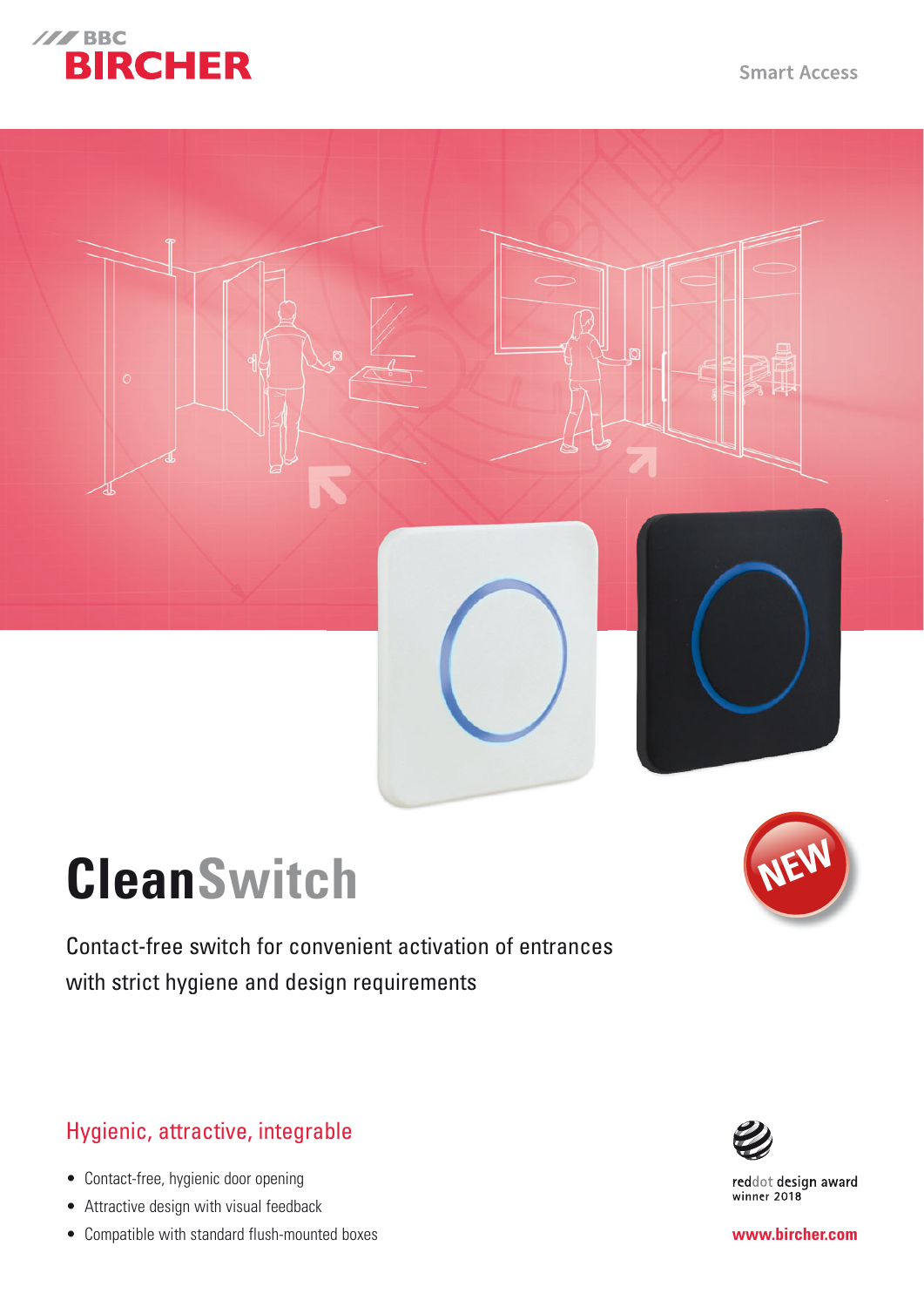# **CleanSwitch** Contact-free switch for convenient activation

## **Hygienic in every application**

Any place in which groups of people are found can be a breeding ground for germs and other pathogens. Contact surfaces – and in particular, door handles – are responsible for spreading vast amounts of bacteria and viruses, some of which can pose a real risk to health. This becomes critical when it affects healthcare facilities. Strict hygiene standards are also imposed in the catering industry, as well as other fields in which food is prepared.

CleanSwitch provides a contact-free, hygienic method of opening doors. It works by means of a deliberate hand gesture within the detection range of 10 to 50 centimetres – helping to stop germs in their tracks. Thanks to its attractive design featuring coloured LED feedback, CleanSwitch is an appealing, user-friendly addition to its environment. It takes just a few minutes to get the activation switch up and running and installation can be carried out in any standard flush-mounted box. The highly durable front can be treated using standard surface disinfectants in hospital areas. To ensure that it can be used without any problems in particularly moist or wet environments, CleanSwitch offers reliable protection that meets IP65.



# Benefits for you

## **Hygiene**

CleanSwitch has been specifically developed for use in buildings subject to strict hygiene requirements, such as healthcare facilities, sanitary areas and the catering industry. It activates entrance points using a contact-free method – a deliberate gesture made by the user – and otherwise keeps doors closed. This helps to prevent the spread of germs. CleanSwitch can also be treated with any standard cleaning agent or disinfectant.

## **Easy installation**

The intelligent way in which the system has been designed ensures it is compatible with all standard flush-mounted boxes. CleanSwitch is extremely quick and easy to install. Set-up of the device is an intuitive process that requires no tools – and the integrated short guide provides a helping hand.





#### **Customising**

CleanSwitch's visually appealing, straightforward design can be adapted in a whole range of ways to suit customers' preferences. It takes just a few seconds to change the colour, level of brightness and mode of the optical feedback – without tools. Not only that, but Bircher also supplies a wide selection of pictograms that can be printed onto the front of the device to make it even more userfriendly. Customised pictograms and logos can also be applied on request.

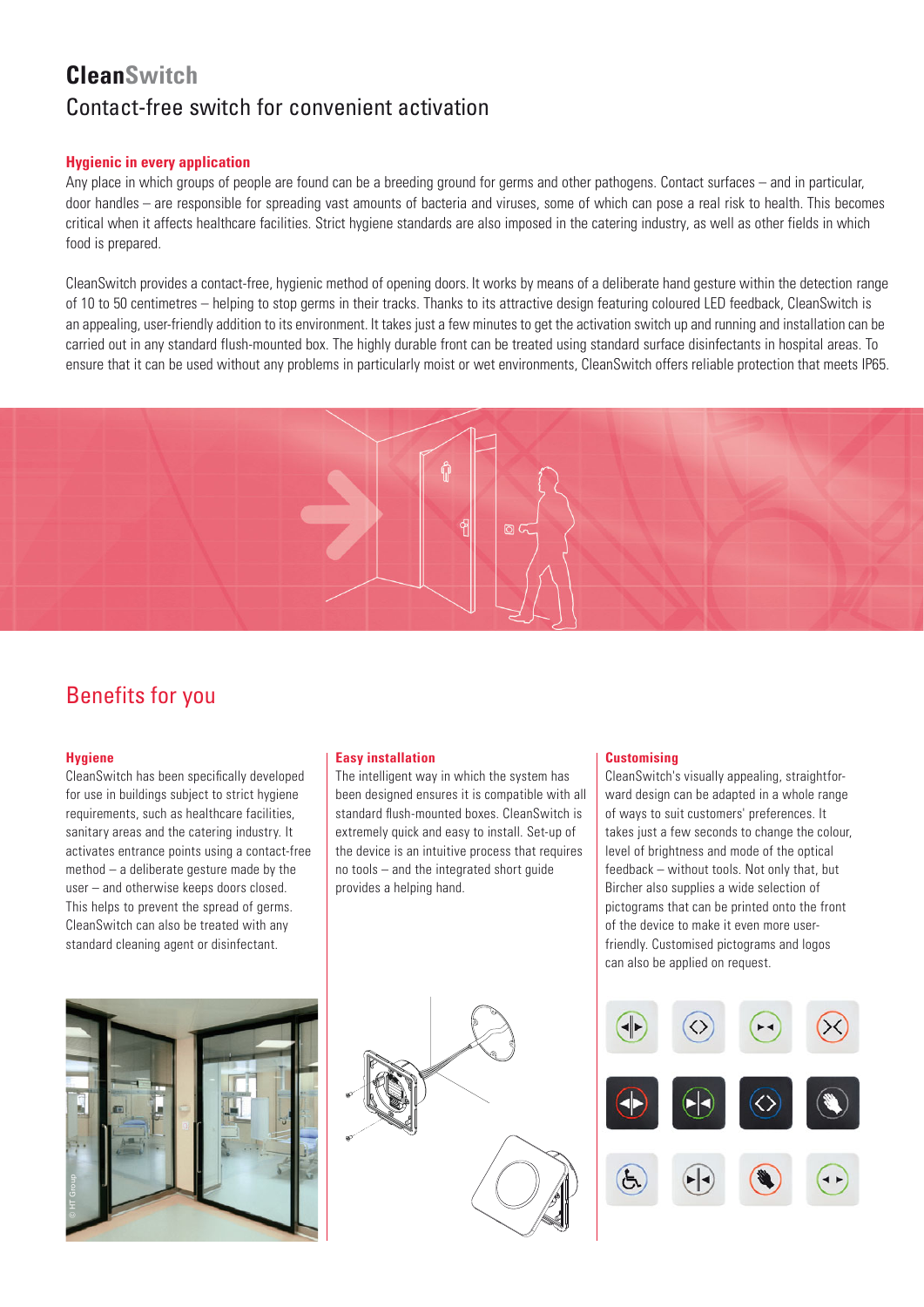

# Reliable in every application

#### **Situation**

Hospitals, clinics, retirement homes

## **Solution**

• CleanSwitch provides a convenient, contact-free entrance activation method that does away with the need for contact with door handles – which are often contaminated. CleanSwitch can be treated with any standard cleaning agent or disinfectant. The high-contrast LED feedback is easy to identify for people with impaired vision.

#### **Situation**

Public sanitary areas

#### **Solution**

• CleanSwitch provides a contact-free method of opening automatic doors to public sanitary areas, and prevents the spread of bacteria and other pathogens.

#### **Situation**

Catering industry

#### **Solution**

• CleanSwitch activates the door by means of a gesture. This means that the entrance to the kitchen is only opened when required – providing service staff with a convenient, hygienic door-opening solution.